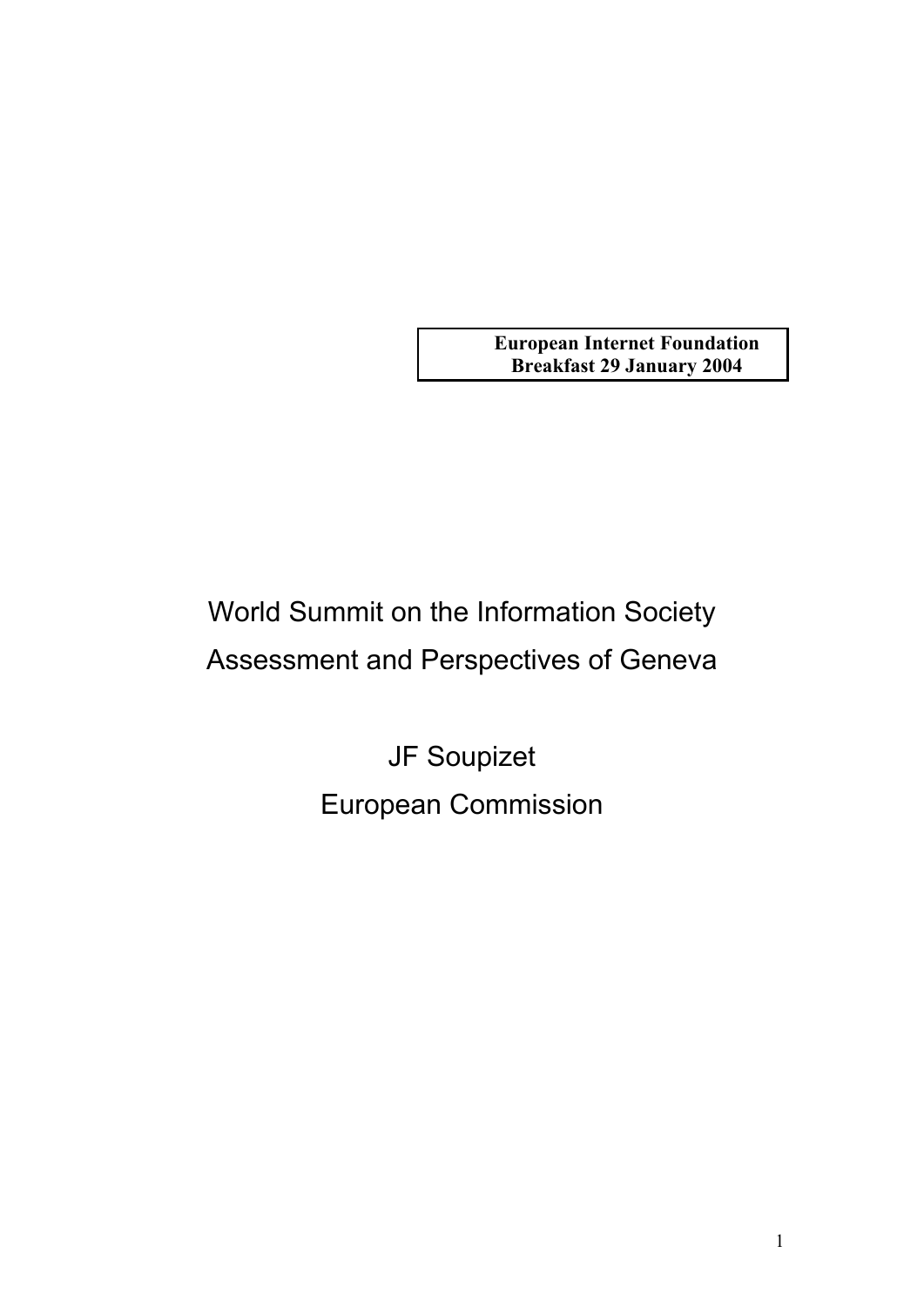### **1. Introduction**

Ladies and Gentlemen,

Let me thank you first of all for the opportunity to address you at this breakfast of the European Internet Foundation dedicated to the World Summit on Information Society.

The Summit is held in two phases, December 2003 in Geneva and 2005 in Tunis. After Geneva and before starting the preparations for Tunis I would like to share with you some reflections on where do we stand today - and where are we going to?

**1**. **The initial ambitions** of the Summit could be summarised as follows:

- **Agree on a vision** shared by all stakeholders and **Formulate key principles** that could constitute a sound basis for an appropriate framework at global level.
- **Adopt a Plan of Action** to make the vision happen **and deliver a few key political messages :**
	- On the role of **e-Strategies** leading to an inclusive, sustainable and enabling environment are vital to participation in the global economy, and
	- $\triangleright$  On the importance of a process associating all stakeholders, and offering new perspectives for each of them.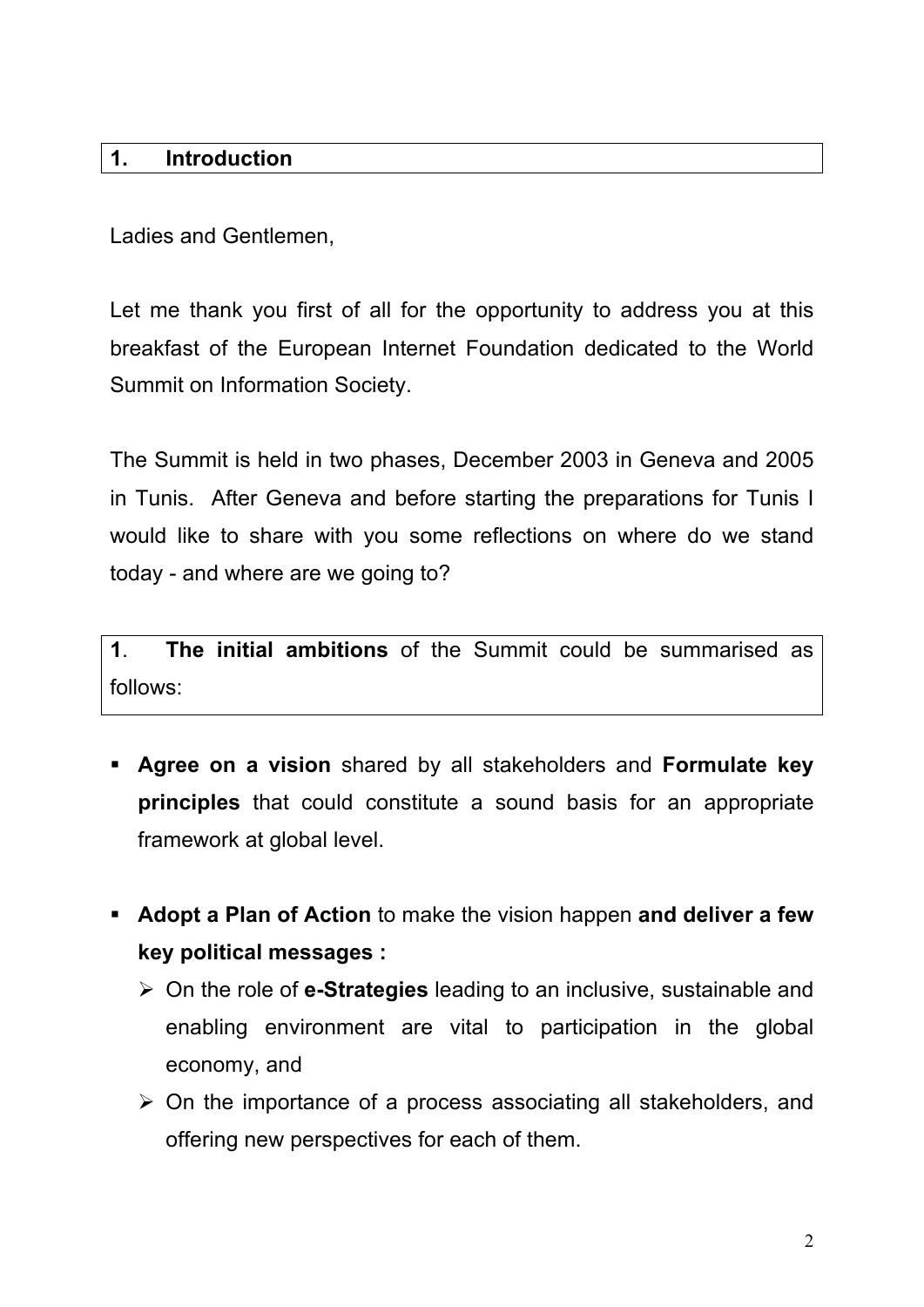Follow an **enabling preparatory process** anticipating on the rule of multilateral governance for the 21st century

However, during the negotiations for the Geneva Summit, participants faced several divides, between:

- Democratic societies and authoritarian regimes: Human rights and freedom of access to information;
- **Industrialised countries and emerging economies: Trade issues and** Internet governance;
- Different cultures: divergences on ethics and reference to religion or even divergences on data protection;
- Rich and poor: financing issues and creation of a Digital Solidarity Fund

And participants faced a difficult preparatory process marked by attempts to put in question the multilateral construction and by a Cancun effect.

#### **2. Geneva delivered an overall encouraging result**

The agreement reached represents a success for the supporters of a multilateral approach, and of a regulated globalisation, as advocated also by the EU.

The WSIS Declaration of Principles and the Plan of Action form the basis for an approach to the Information Society common to all the Member States of the United Nations.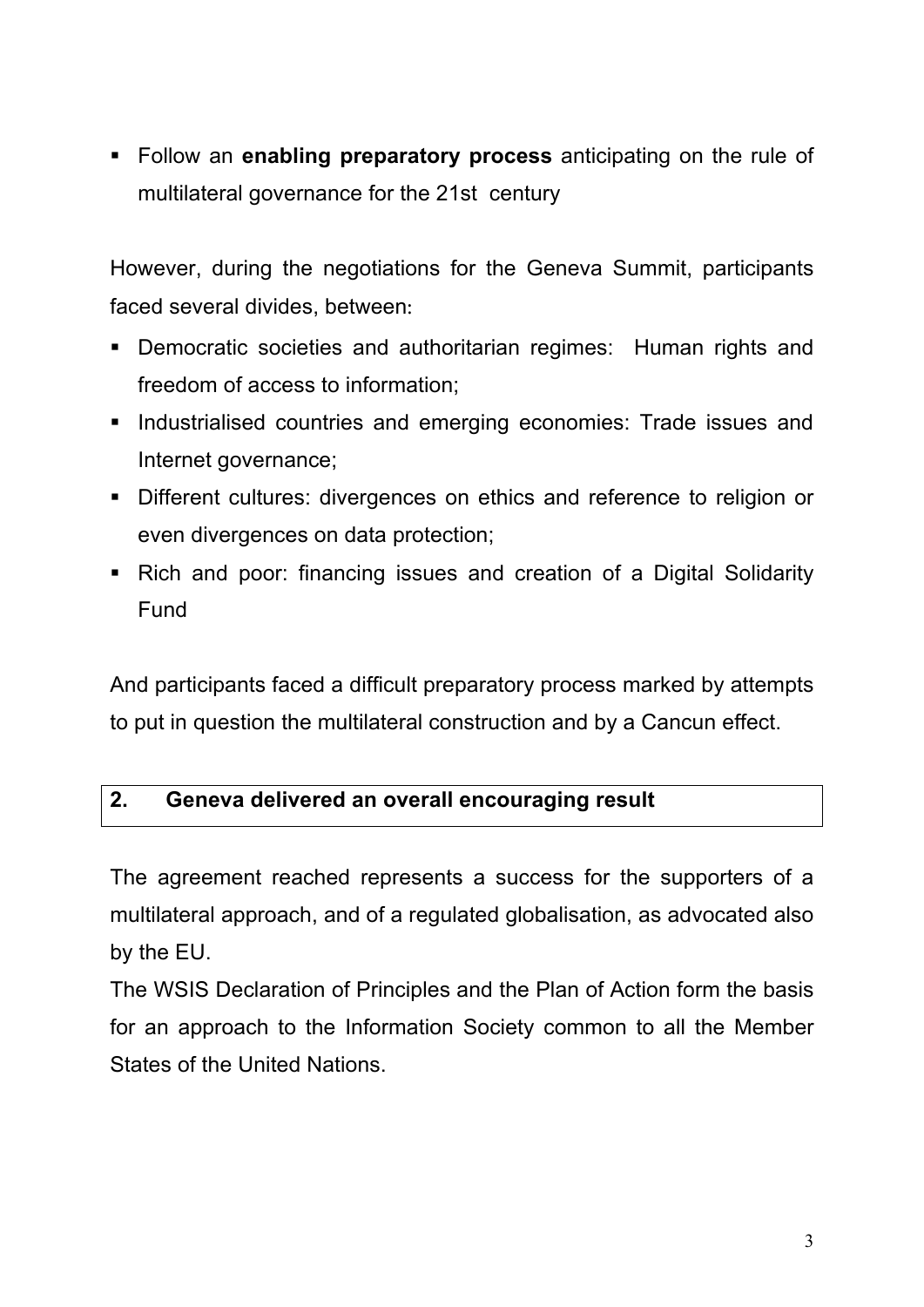Clear principles were adopted on vital issues: Human rights, freedom of access to and communication of information and media; and on good governance.

The participation of civil society and the private sector was effective, even if improvements may still be needed for the second phase of the WSIS. A "Civil Society Bureau" was created to channel more systematically the input of civil society in the WSIS process.

The principle of solidarity in the fight against the digital divide was recognised and moreover the potential of ICTs in contributing to the UN Millennium Development Goals.

The decisive role of legal and regulatory frameworks and the need to devise e-Strategies at all appropriate levels was accepted.

Standards – different models for software development - linguistic and cultural diversity - security of networks and information have been also addressed.

Agreement was reached on processes to deal with the two contentious issues: Internet Governance and Financing the fights against the digital divide.

The texts adopted at UN level reflect a number of principles close to the EU approach towards an "Information Society for All". During all the process, EU exerted real influence, thank to its cohesion and longstanding experience in the field.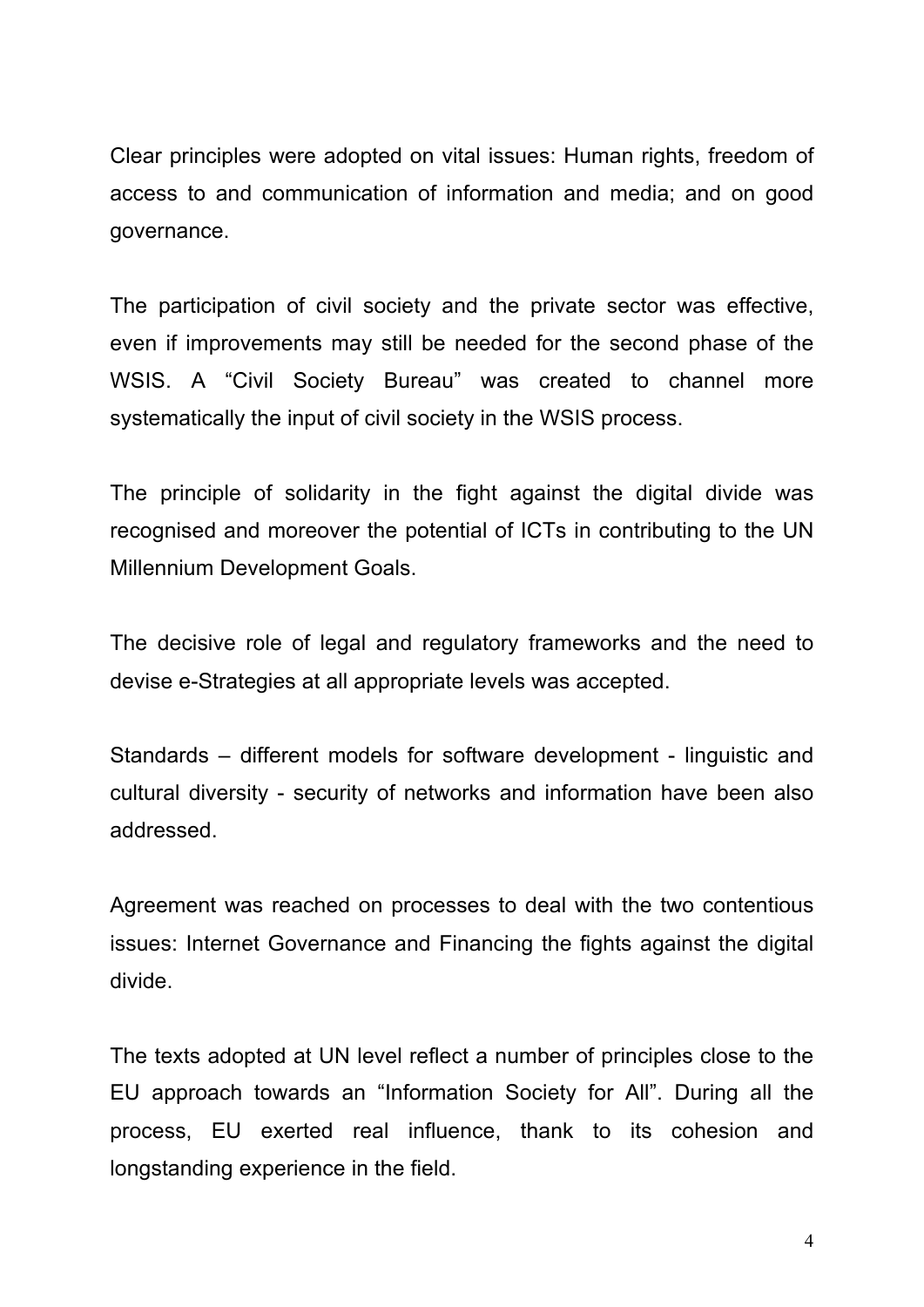## **3. But much remains to be done up to Tunis 2005**

For the second phase

- The preparatory process for Tunis has to be defined,
- As the organisation of the Working group on Internet governance and of the Task Force on Financing placed under the authority of the UN Secretary General.
- The follow up of the Plan of Action in order to translate it in actions with clearly identified targets, timetables and allocated resources.

The main outcome of Geneva is the Political Declaration. The Tunis phase will be more technical and address specific issues of the Information Society. The Plan of Action will be the focus of the forthcoming months. The challenge is to develop tangible actions, including through public private partnerships.

Improvement is needed with regard to the participation of NGOs and the private sector, who consider that their participation was not on an "equal footing".

The preparatory process should reflect this orientation and should be characterised by a lean agenda with clear priorities and putting "focus" instead of broad debates. Alongside with very few general PrepComs, thematic meetings could be arranged.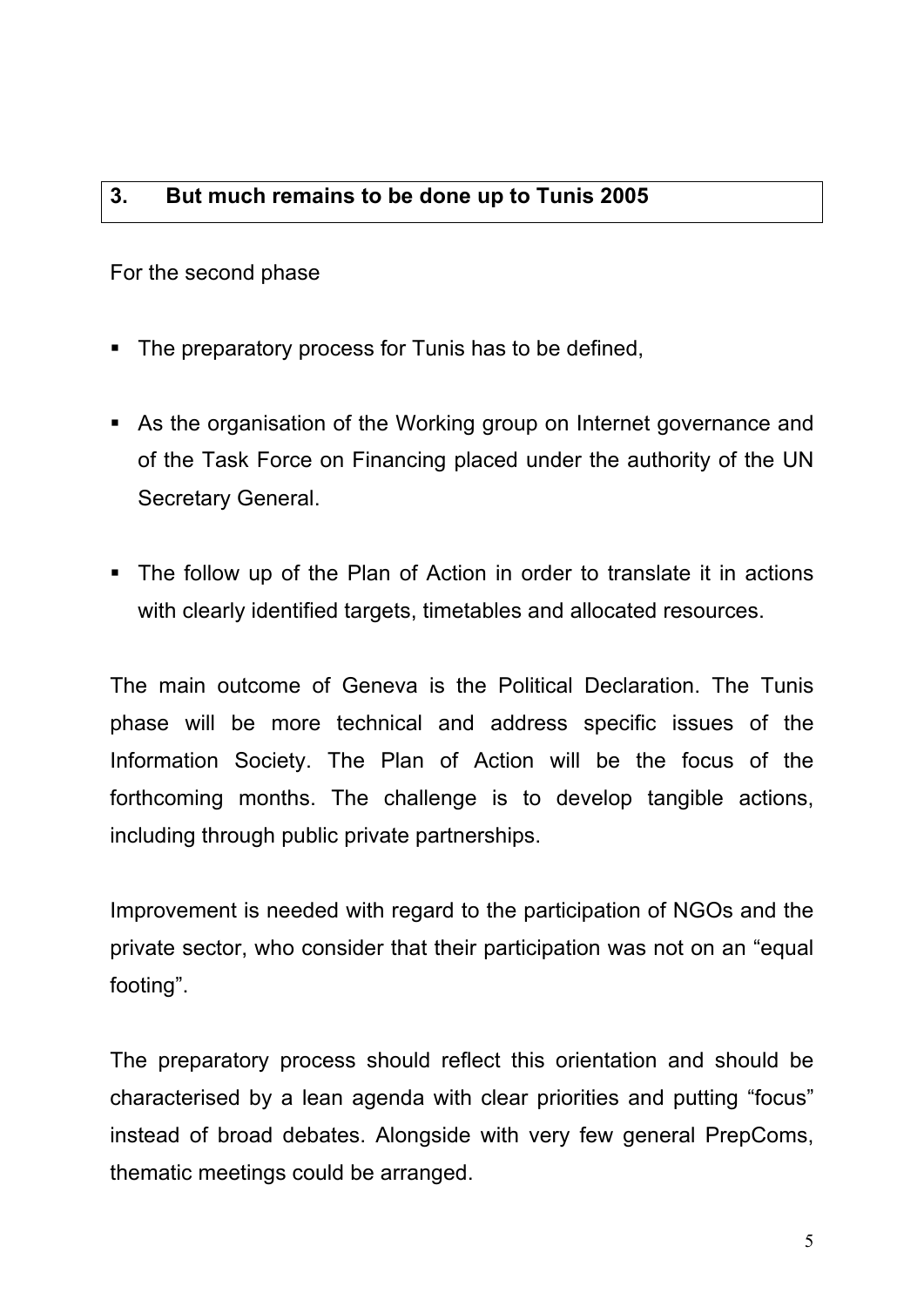In addition we do hope that the Tunis Summit will allow advancing in the question of human rights in Tunisia, as it has been expressed by Civil Society representatives.

For the EU,

 The implications of the Geneva results will have an impact on Information Society policies and policies related to Information Society.

- If will also be necessary to elaborate a common EU position in order to influence the process, as it was done during the Geneva phase of the Summit,
- And to insure an effective participation in the two working groups set up under the UN Secretary General Authority.

And priorities for the follow-up of the Plan of Actions adopted in Geneva :

- New or enhanced dialogue and co-operation with partners in third countries covering policy dialogue and stakeholders networks;
- **Promotion of eStrategies, including assistance to set up an** appropriate enabling environment;
- Actions in the priority fields of applications: eGovernment, eLearning, eHealth, eBusiness